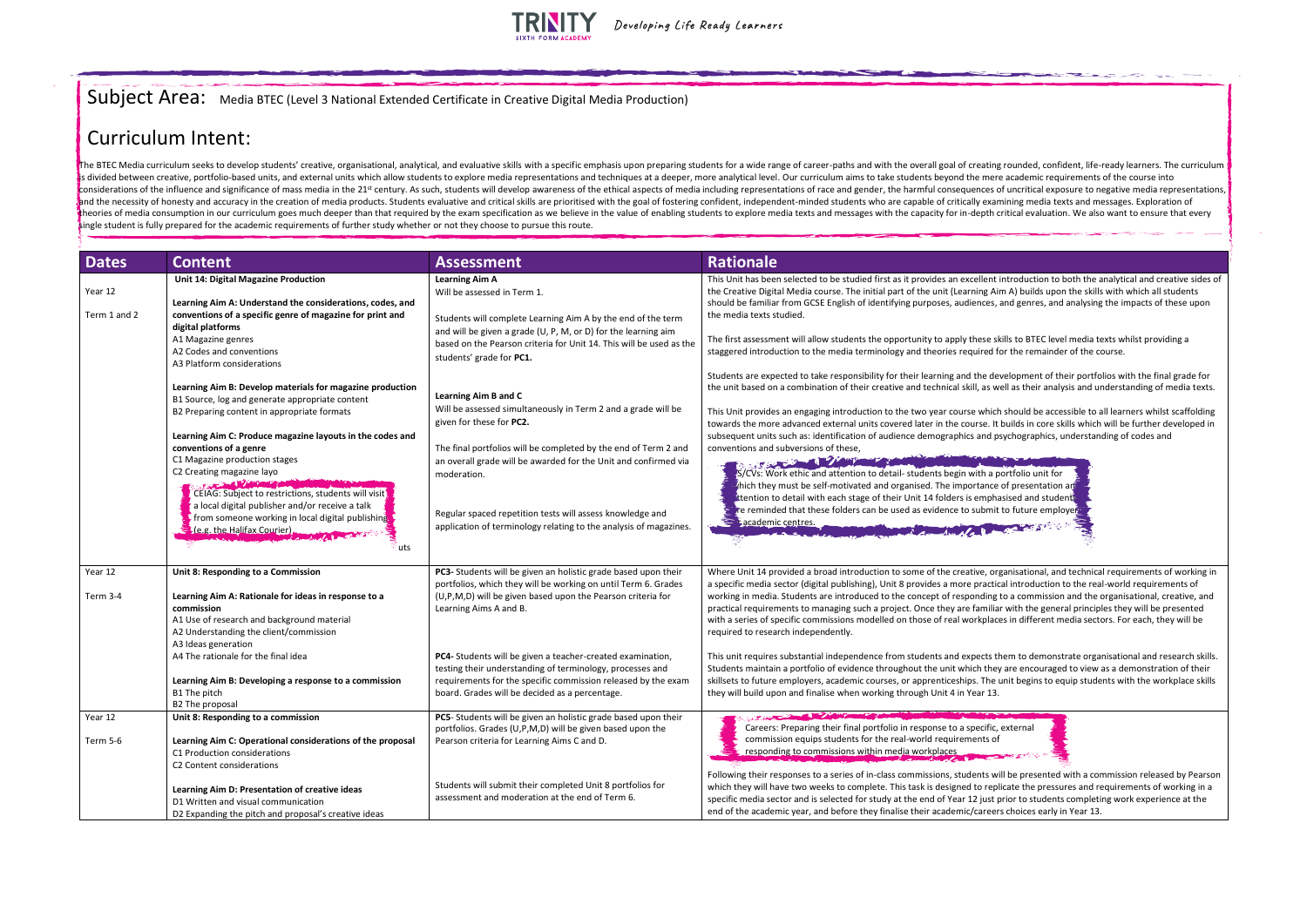| <b>Dates</b>        | <b>Content</b>                                                            | <b>Assessment</b>                                                                                           | <b>Rationale</b>                                                                                                                                          |
|---------------------|---------------------------------------------------------------------------|-------------------------------------------------------------------------------------------------------------|-----------------------------------------------------------------------------------------------------------------------------------------------------------|
|                     |                                                                           |                                                                                                             |                                                                                                                                                           |
| Year 13<br>Term 1-2 | Unit 4: Pre-production Portfolio                                          | PC1- Students will be given an holistic grade based<br>upon their portfolios, which they will be working on | This unit is studied at the beginning of Year 13 as it provides an in-depth<br>within media at a time when students will be finalising their post-sixth-f |
|                     | Learning Aim A: Understand the requirements of a pre-production portfolio | until the end of Term 2. Grades (U,P,M,D) will be given                                                     | those media-sector skills introduced in Unit 8 with a specific focus upon                                                                                 |
|                     | A1 Requirements for a specific media production                           | based upon the Pearson criteria for Learning Aims A                                                         | of media sectors: film, television, digital games, audio, and digital publis                                                                              |
|                     | A2 The formats for preproduction processes                                | and B.                                                                                                      | to go through the stages of pre-production for a specific, chosen sector.                                                                                 |
|                     | A3 The functions of preproduction processes                               |                                                                                                             |                                                                                                                                                           |
|                     | A4 The purposes of preproduction documentation                            |                                                                                                             | Students will explore the preproduction requirements across all media s                                                                                   |
|                     |                                                                           |                                                                                                             | regulatory considerations. They will then select a specific media sector I                                                                                |
|                     | Learning Aim B: Carry out pre-production for a digital media product      |                                                                                                             | relevant to their sector.                                                                                                                                 |
|                     | <b>B1 Procedures to follow</b>                                            | PC2- Students will be given an holistic grade based                                                         |                                                                                                                                                           |
|                     | B2 Pre-production requirements relevant for a chosen sector               | upon their portfolios, which they will be working on                                                        | Over the course of the two terms, they will create pre-production portf                                                                                   |
|                     |                                                                           | until the end of Term 2. Grades (U,P,M,D) will be given                                                     | process. This requires creative, organisational, and analytical skills and i                                                                              |
|                     | Learning Aim C: Produce a pre-production portfolio for a creative media   | based upon the Pearson criteria for Learning Aims C                                                         | chosen media sector. As with the other portfolio units, students will be                                                                                  |
|                     | production                                                                | and D                                                                                                       | evidence for potential future work, study, or apprenticeships within a m                                                                                  |
|                     | C1 Formats for documenting pre-production                                 |                                                                                                             |                                                                                                                                                           |
|                     | C2 Contents of pre-production portfolio                                   |                                                                                                             |                                                                                                                                                           |
|                     | C3 Maintaining a preproduction portfolio                                  |                                                                                                             |                                                                                                                                                           |
|                     |                                                                           |                                                                                                             | CEIAG: This is a practical unit which takes students through the                                                                                          |
|                     | Learning Aim D: Review pre-production of a digital media product          | Students' will submit their completed Unit 4 Portfolios                                                     | step stages of full pre-production for working in a specific medi                                                                                         |
|                     |                                                                           |                                                                                                             |                                                                                                                                                           |
|                     | D1 Elements of pre-production                                             | for assessment and moderation at the end of Term 2.                                                         |                                                                                                                                                           |
|                     | D2 Project management                                                     |                                                                                                             |                                                                                                                                                           |
| Year 13 Term 3-     | <b>Unit 1: Media Representations</b>                                      | Assessment                                                                                                  | Unit 1 provides a natural conclusion to the two-year course by bringing                                                                                   |
|                     | Learning Aim A: Media messages                                            | PC3- an assessment modelled on shorter form                                                                 | units and allowing students to demonstrate their understanding of the                                                                                     |
|                     |                                                                           |                                                                                                             |                                                                                                                                                           |
|                     | A1 Media representations in context                                       | questions from past paper Unit 1 exam. Students will                                                        | The initial part of the unit focuses students on representations, with a s                                                                                |
|                     | A2 Introduction to theories of media representation                       | be provided with four media texts (sourced from a past                                                      | class, age, and ethnicity. This encourages students to think critically abo                                                                               |
|                     |                                                                           | paper exam) and given a range of short-form questions                                                       | ranging discussion of the importance of positive representations and th                                                                                   |
|                     | Learning Aim B: Understanding media messages                              | testing their ability to identify, explain, and analyse the                                                 |                                                                                                                                                           |
|                     | <b>B1 Constructing messages</b>                                           | effects of specific media techniques                                                                        | Following from this, the unit covers some of the most significant theorie                                                                                 |
|                     | <b>B2 Audience decoding</b>                                               |                                                                                                             | and theory of Richard Dyer, Laura Mulvey, and Stuart Hall. Alvardo's Ra                                                                                   |
|                     | B3 Semiotics: Media language                                              |                                                                                                             | students further than the requirements of the syllabus. Discussion of th                                                                                  |
|                     | B4: Expectations and subversion of genre.                                 | <b>PC4-</b> an assessment modelled on a mixture of shorter                                                  | examine representations of gender and race, and to more fully apprecia                                                                                    |
|                     |                                                                           | form and longer-form questions from a past paper Unit                                                       | media.                                                                                                                                                    |
|                     | Learning Aim C: Stylistic codes                                           | 1 exam. Students will be provided with four media                                                           |                                                                                                                                                           |
|                     | C1 Camerawork and photography                                             | texts (sourced from a past paper exam) and given a                                                          | Finally, the initial parts of the unit allow students to deconstruct the tec                                                                              |
|                     | C2 Lighting                                                               | range of short-form questions testing their ability to                                                      | the methods used in film, television, print advertising, magazines, and d                                                                                 |
|                     | C3 Editing                                                                | identify, explain, and analyse the effects of specific                                                      | learning from across the previous three units, whilst pushing students to                                                                                 |
|                     | C4 Sound                                                                  | media techniques.                                                                                           | appreciation of the processes involved in different media sectors.                                                                                        |
|                     | C5 Design                                                                 |                                                                                                             |                                                                                                                                                           |
| Year 13 Term 5      | <b>Unit 1: Representations</b>                                            | Assessment                                                                                                  | The final term concludes the Unit 1 material with a focus on the effects                                                                                  |
|                     |                                                                           |                                                                                                             | students' exploration of the impacts of specific media representations v                                                                                  |
|                     | Learning Aim D: Effects of media messages                                 | PC5- an assessment modelled on the longer form (10                                                          | messages on individuals, specific demographics, and society more widel                                                                                    |
|                     | D1 Effects of representations                                             | and 20 mark questions) from a past paper Unit 1 exam.                                                       | thinkers capable of developing and demonstrating their own personal in                                                                                    |
|                     | Revision of all Learning Aims + examination skills                        | Students will be provided with four media texts                                                             | ideologies dominant in media texts.                                                                                                                       |
|                     |                                                                           | (sourced from a past paper exam) and given a range of                                                       |                                                                                                                                                           |
|                     |                                                                           | longer-form essay questions testing their ability to                                                        | The final weeks of the term allow time for students to revisit all of the n                                                                               |
|                     |                                                                           | analyse, discuss, and evaluate media representations,                                                       | understanding to essay questions and questions taken from past paper                                                                                      |
|                     |                                                                           | research, and critical theory.                                                                              | examination skills prior to the external exam.                                                                                                            |
|                     |                                                                           |                                                                                                             |                                                                                                                                                           |

n-depth understanding of the requirements of working t-sixth-form academic/careers choices. The unit builds upon as upon the requirements of pre-production across a range al publishing. This is a practical unit which requires students

media sectors, including the logistical, time, financial, and sector before researching the pre-production requirements

In portfolios logging each stage of the pre-production Is and intends to fully equip students for work in their will be encouraged to treat their portfolios as folders of thin a media sector.



ringing together skills and theories covered on all previous of the diverse areas of media studied.

with a specific emphasis on representations of gender, ally about media representations and allows for wideand the power and influence of media texts.

theories of media and introduces students to the research do's Racial Stereotyping Theory is also discussed, taking on of these theories encourage students to critically ppreciate how negative stereotypes are perpetuated in the

the techniques, codes and conventions of media, exploring s, and digital games. The focus on stylistic codes re-caps dents to a more advanced academic and career-specific

effects of media messages. This is designed to build on ations with a detailed examination of the effects of media e widely. This encourages students to become critical sonal interpretations of the prevalent narratives and

of the material covered in Unit 1 and to apply their paper exams. This aims to build students confidence and